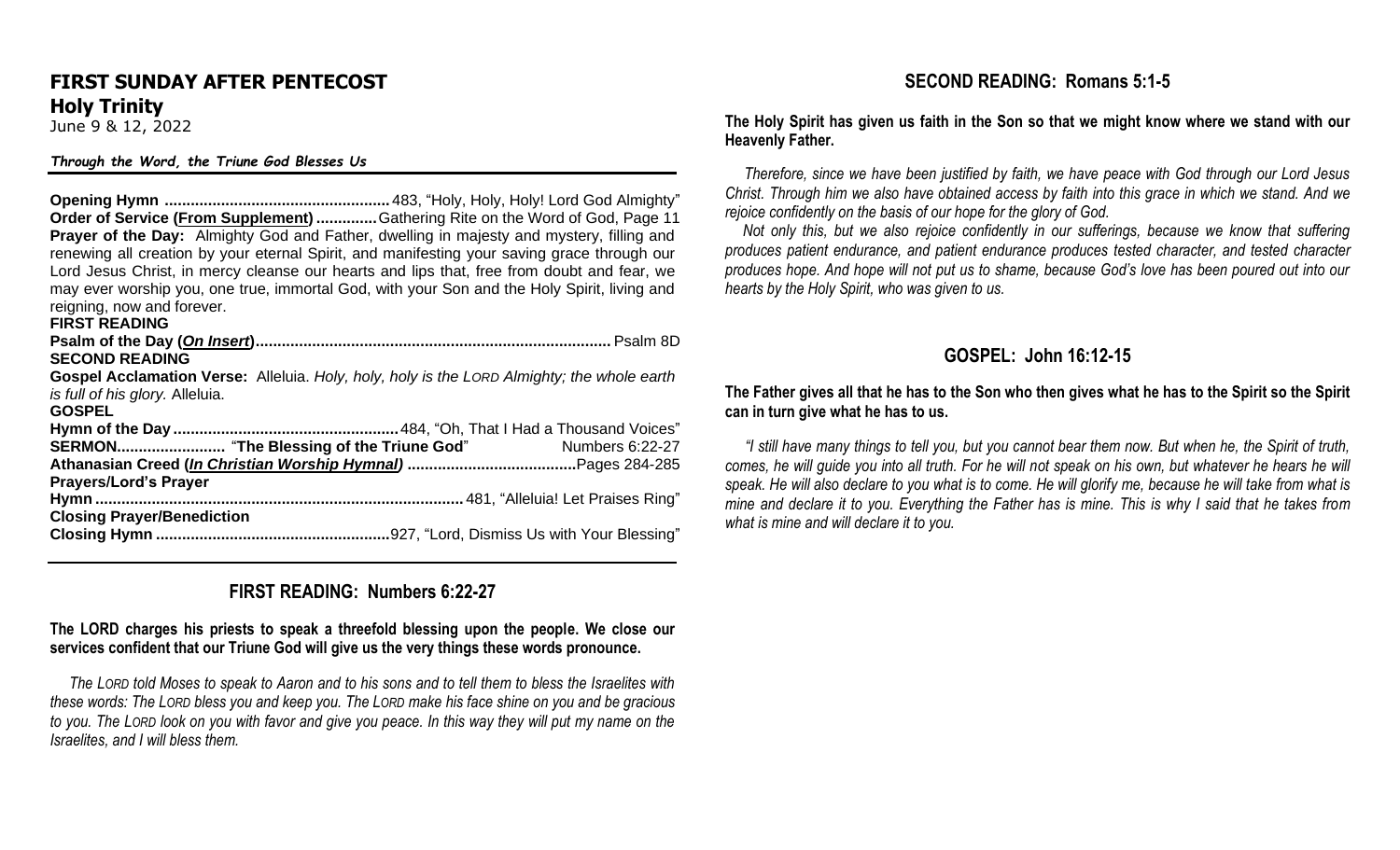# **ANNOUNCEMENTS**

**HEAD USHERS:** Lyle Moldenhauer/Chris Zwygart**;** next week: Don Koch/Doug Schulz

**SPECIAL VOTERS' MEETING:** A Special Voters' Meeting has been scheduled for **Sunday, June 19,** immediately following that Sunday's worship service. The purpose of the meeting is to approve expenditures for bat removal clean-up services as well as for the parking lot repair/replacement project. All voting members are encouraged to attend!

**WENTZEL – ARNOLD WEDDING:** For those of you who would like to watch Ms. Wentzel's wedding, they will be live streaming it at **2:00 PM** on **Saturday, June 11**. You may also watch it later on MLC's stream site. Here are the directions for viewing: Go to **[mlc-wels.edu](http://mlc-wels.edu/)**. Click "Streams" on the very top right; then "Livestream" from the list on the right. Choose the event "Weddings" and either wait for it to air, or click on "Wentzel-Arnold Wedding" if watching later. Enjoy! Sara and Christian thank you for supporting the new Mr. and Mrs. Arnold! We congratulate them and their families and pray that God blesses this union!

**SCRIP ORDERS:** A reminder that scrip orders for June will be due on **Thursday, June 16!** This will be the only order date for the month of June. Monthly scrip orders are taken in summer; however, we will return to the regular schedule once school begins again in fall.

**WORSHIP IN THE PARK:** Our worship service on **Sunday, June 26,** will take place at **9:00 AM** at the **Iron Ridge Firemen's Park.** Following the service, a potluck dinner will be served. Hot sandwiches will be provided; however, we will be looking for additional food items to supplement the meal. We will also be looking for helpers to set up, serve, and clean up. If you are willing to help in any way, please watch for a sign-up sheet to be posted on the church bulletin board in the near future. Please also note that the evening worship service on **Thursday, June 23, WILL** also be held at the normal time of **7:00 PM** at St. Matthew's.

**CAMP PHILLIP SUNDAY:** Next **Thursday (6/16)** and **Sunday (6/19)** we will be taking a free-will offering in support of Camp Phillip. Our congregation is currently a member in Camp Phillip's organization and in order to maintain this membership we collect donations once a year from our congregation. Membership in this organization gives our members a 10% discount on all camping fees. We hope you will consider supporting this fun and unique ministry!

# **OUR GIFTS TO THE LORD**

**Attendance:** Thursday: 33; Sunday: 93 **Offerings:** \$6,740.36 *(Budget Amount Needed Each Week: \$6,661.00)* **Special Funds:** Debt Retirement: \$260.00; Altar Offering: \$1,000.00

# **OUR WEEK AT ST. MATTHEW'S**

|           | worship service<br><b>Father's Day</b>                                                      |  |
|-----------|---------------------------------------------------------------------------------------------|--|
| Sunday:   | (Camp Phillip Free-Will Offering)<br><b>SPECIAL VOTERS' MEETING - Immediately following</b> |  |
| Thursday: | (Camp Phillip Free-Will Offering)<br><b>SCRIP ORDERS DUE</b>                                |  |
|           | Tues. - Wed.: SEW District Convention                                                       |  |
| Sunday:   |                                                                                             |  |